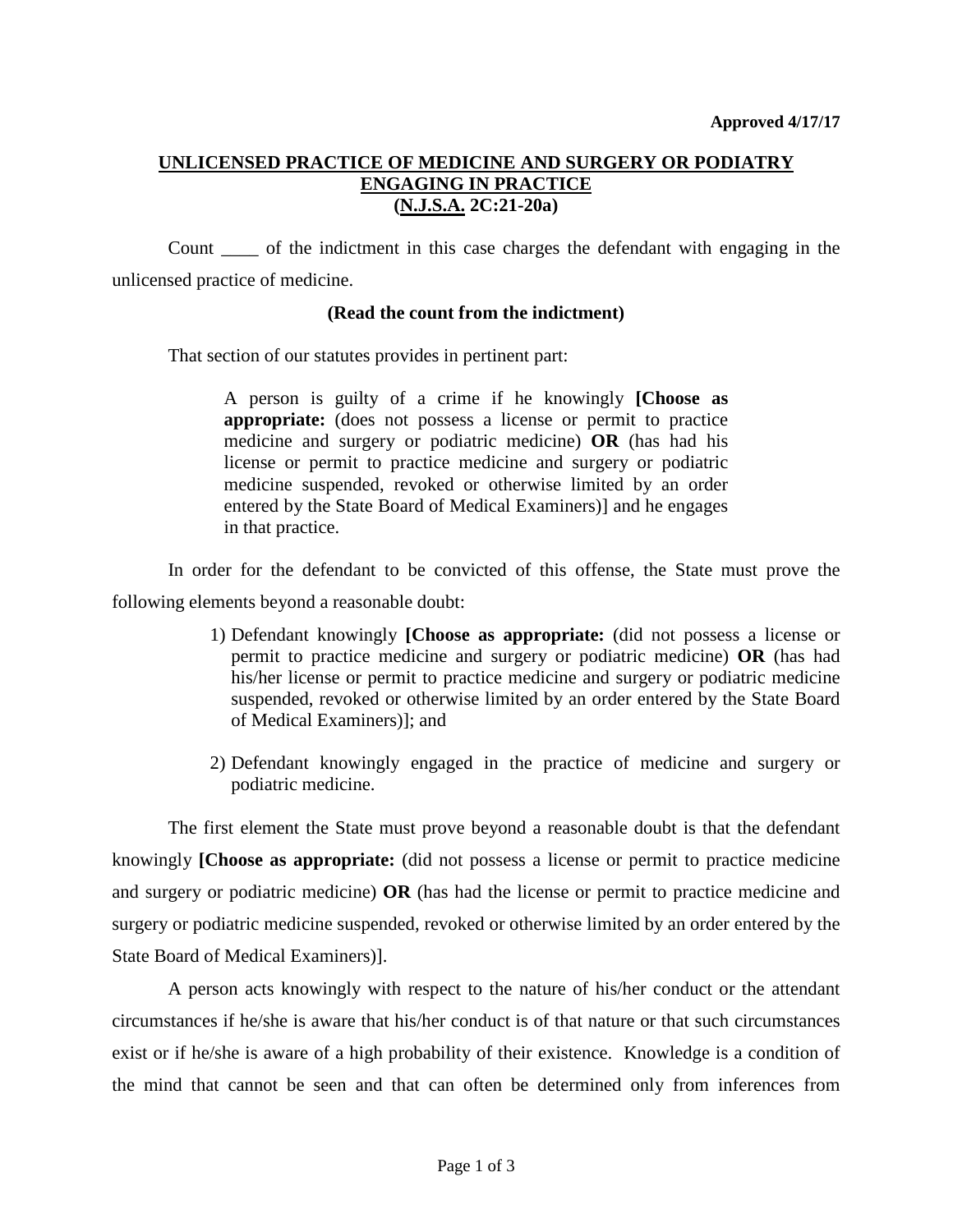## **UNLICENSED PRACTICE OF MEDICINE AND SURGERY OR PODIATRY - ENGAGING IN PRACTICE N.J.S.A. 2C:21-20a**

conduct, words, or acts. A state of mind is rarely susceptible of direct proof but must ordinarily be inferred from the facts. Therefore, it is not necessary that the State produce witnesses to testify that an accused said that he/she had a certain state of mind when he/she engaged in a particular act. It is within your power to find that such proof has been furnished beyond a reasonable doubt by inference, which may arise from the nature of the defendant's acts and conduct, from all that he/she said and did at the particular time and place, and from all surrounding circumstances. The State need not prove it was the defendant's intent to obtain a pecuniary benefit, nor to injure or defraud another, but only that the defendant acted knowingly as I have defined that term for you. $<sup>1</sup>$  $<sup>1</sup>$  $<sup>1</sup>$ </sup>

The second element the State must prove beyond a reasonable doubt is the defendant knowingly engaged in the practice of medicine and surgery or podiatric medicine. I have already defined "knowingly" for you. Here, the State alleges that defendant [insert State's theory of the case here]. **[Add, if requested by the defendant:** The defendant claims (insert defendant's theory of the case.)**]**

"The practice of medicine and surgery" includes the practice of any branch of medicine and/or surgery,<sup>[2](#page-1-1)</sup> and any method of treatment of human ailment, disease, pain, injury, deformity, mental or physical condition.[3](#page-1-2)

"Podiatric medicine" means the diagnosis or treatment of or the holding out of a right or ability to diagnose or treat any ailment of the human foot or ankle, including local manifestations of systemic diseases as they appear on the lower leg, foot or ankle but not treatment of systemic diseases of any other part of the body, or the holding out of a right or ability to treat the same by

<span id="page-1-0"></span><sup>|&</sup>lt;br>|<br>| Cannel, N.J. Criminal Code Annotated, comment on N.J.S.A. 2C:21-20 (2016-2017); see also Morris v. Muller, 113 N.J.L. 46, 49 (E. & A. 1934) ("But it is also the rule that when one holds himself out to the public as having professional skill, and offers his services to those who accept them on that supposition, he is responsible for want of the skill he pretends to, even when his services are rendered gratuitously.")

<span id="page-1-1"></span><sup>2</sup> The court and the parties should be aware that some branches of medicine may have specific definitions within the New Jersey Statutes. See, e.g., N.J.S.A. 54:32E-1b (defining "cosmetic surgery"). Where a statute may provide a more specific definition of the type of medicine at issue in your case, that definition should be used.

<span id="page-1-2"></span><sup>3</sup> N.J.S.A. 45:9-5.1.